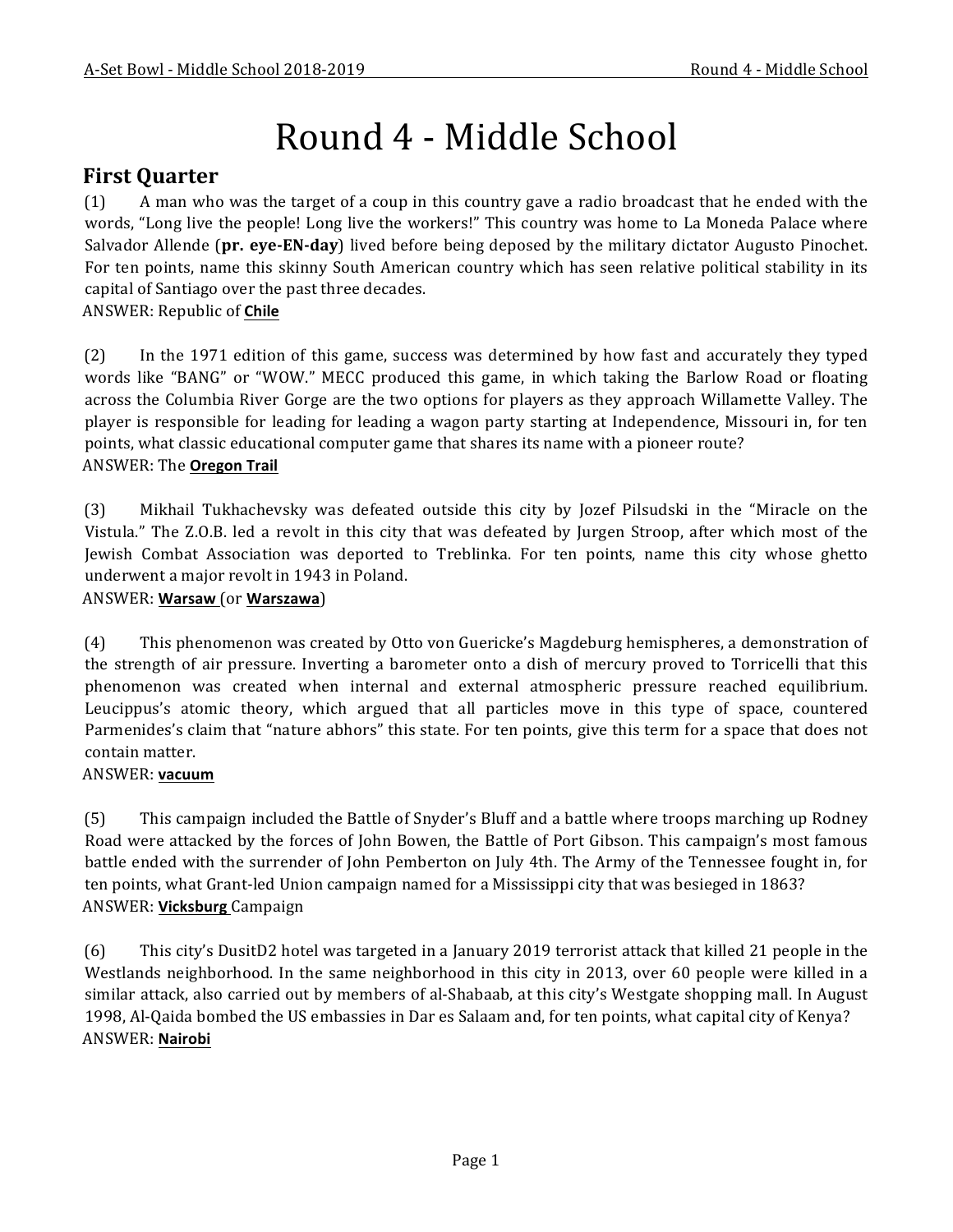(7) William Freehling claims that the Three-Fifths clause was central to the incumbent's loss in this election year, whose winner gave a diplomatic inaugural address in which he claimed "We are all Republicans, we are all Federalists." A Federalist supported a rival in this election year by claiming he was "by far not so dangerous a man" as Aaron Burr. Alexander Hamilton played a crucial role in, for ten points, what election year in which Thomas Jefferson defeated John Adams?

ANSWER: US Presidential election of **1800**

(8) Miners flocked to this state following a discovery in its Vermilion Range. Charles Alfred Pillsbury founded his namesake company in this state, where its flour mills competed with rival General Mills. Iron ore from mountains in this state was transported by train to cities like Duluth. The Mayo Clinic was founded in Rochester in, for ten points, what US state where 3M is headquartered in a suburb of St. Paul? ANSWER: **Minnesota**

# **Second Quarter**

(1) Members of this denomination practice the Arba'een pilgrimage, which is the largest religious gathering on earth, in the city of Karbala. That pilgrimage takes place forty days after a holiday on which this denomination mourns the death of Husayn, the day of Ashura. This denomination includes the Sevener and Twelver sub-sects. For ten points, name this denomination of Islam, the majority in Iran and the second largest after Sunni.

ANSWER: **Shia** Islam (or **Shiite**s; or **Shia**s; prompt on Islam before mentioned)

BONUS: Shias believe that this man, rather than Abu Bakr, is the rightful successor to Muhummad and the first Imam.

ANSWER: Ali ibn Abi Talib

(2) Utitsa village was burned to the ground in this year after it changed hands multiple times. The losing side in one battle during this year sought to defend the Raevsky redoubt. After defeating Mikhail Kutuzov during this year, one army entered Moscow only to find it burnt. For ten points, name this year during which Napoleon Bonaparte invaded Russia. ANSWER: **1812**

BONUS: The events of Napoleon's invasion of Russia, including the Battle of Borodino, form a central part of which long 1869 novel featuring Pierre Bezhukov and Natasha Rostova?. ANSWER: **War and Peace**

(3) Frank Lloyd Wright influenced one of the earliest buildings made with this material, Robert van't Hoff's Villa Henny in Utrecht. This material was used in the construction of 146 nearly-identical apartments that were built for the 1967 World's Fair; that prefabricated housing complex designed by Moshe Safdie, Habitat 67, is a famous example of Brutalist architecture. The Pantheon's dome with the "unreinforced" type of, for ten points, what building material that binds gravel or stones with cement? ANSWER: reinforced **concrete**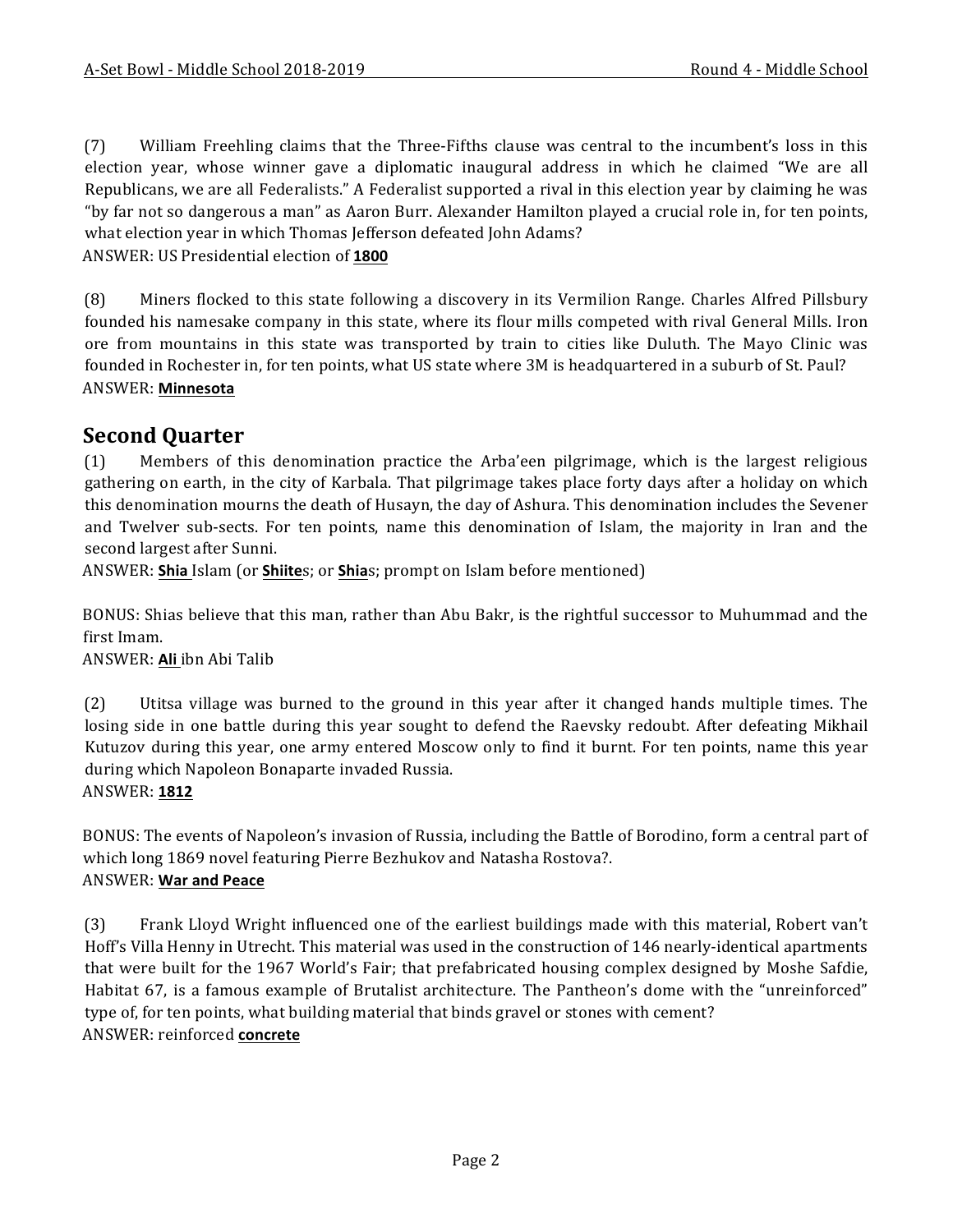BONUS: The Pantheon stands in which city, where it served as both a temple and church over the centuries? ANSWER: **Rome**

(4) Mary Dyer was executed in this modern state, where the Antinomian Controversy in this state was begun by Anne Hutchinson. Cotton Mather presided over a series of trials in this state that began with the accusation of the Barbadian slave Tituba. For ten points, name this modern state in which the Salem Witch Trials took place in New England.

### ANSWER: **Massachusetts**

BONUS: Thomas Morton wrote a letter describing this militia captain at Plymouth, noting that this man cut down his maypole. This signer of the Mayflower Compact was called "Captain Littlesworth" and "Captain Shrimpe" due to his small stature.

#### ANSWER: Miles **Standish**

(5) A refusal to recognize this former country was maintained in the Hallstein Doctrine until the Basic Treaty normalized relations. The Monday Demonstrations led to the downfall of one of this former country's leaders. Its leaders included Egon Krenz, Erich Honecker, and Walter Ulbricht, and its secret police under Marcus Wolf closely collaborated with the KGB. For ten points, name this country that constructed the Berlin Wall to bar migration to its western neighbor.

ANSWER: **East Germany** (or the German Democratic Republic; accept Deutsche Demokratische Republik; prompt on Germany)

BONUS: The division and administration of Germany after World War II was determined in August 1945 at a meeting in this city outside Berlin, where Sansouci Palace stands. ANSWER: **Potsdam**

(6) This former schoolmaster worked for the Republic of Rio Grande do Sul in his early career, granting him the nickname "hero of two worlds." This man was victorious at the Battle of the Volturnus, which came near the end of his Expedition of the Thousand. For ten points, name this commander of the Redshirts, a hero of Italian unification.

#### ANSWER: Giuseppe **Garibaldi**

BONUS: The Expedition of the Thousand was a successful campaign on which island in the Wars of Italian Unification?

## ANSWER: **Sicily**

(7) During this dynasty's Jiaqing Emperor, Wokou pirate raids intensified, and despite earlier passing the Haijin laws under the Hongwu Emperor, this dynasty still led seven Treasure Voyages. The eunuch Zheng He led voyages for this dynasty. For ten points, name this Chinese dynasty that preceded the Qing [ching] and is commonly known for its porcelain vases. ANSWER: **Ming** Dynasty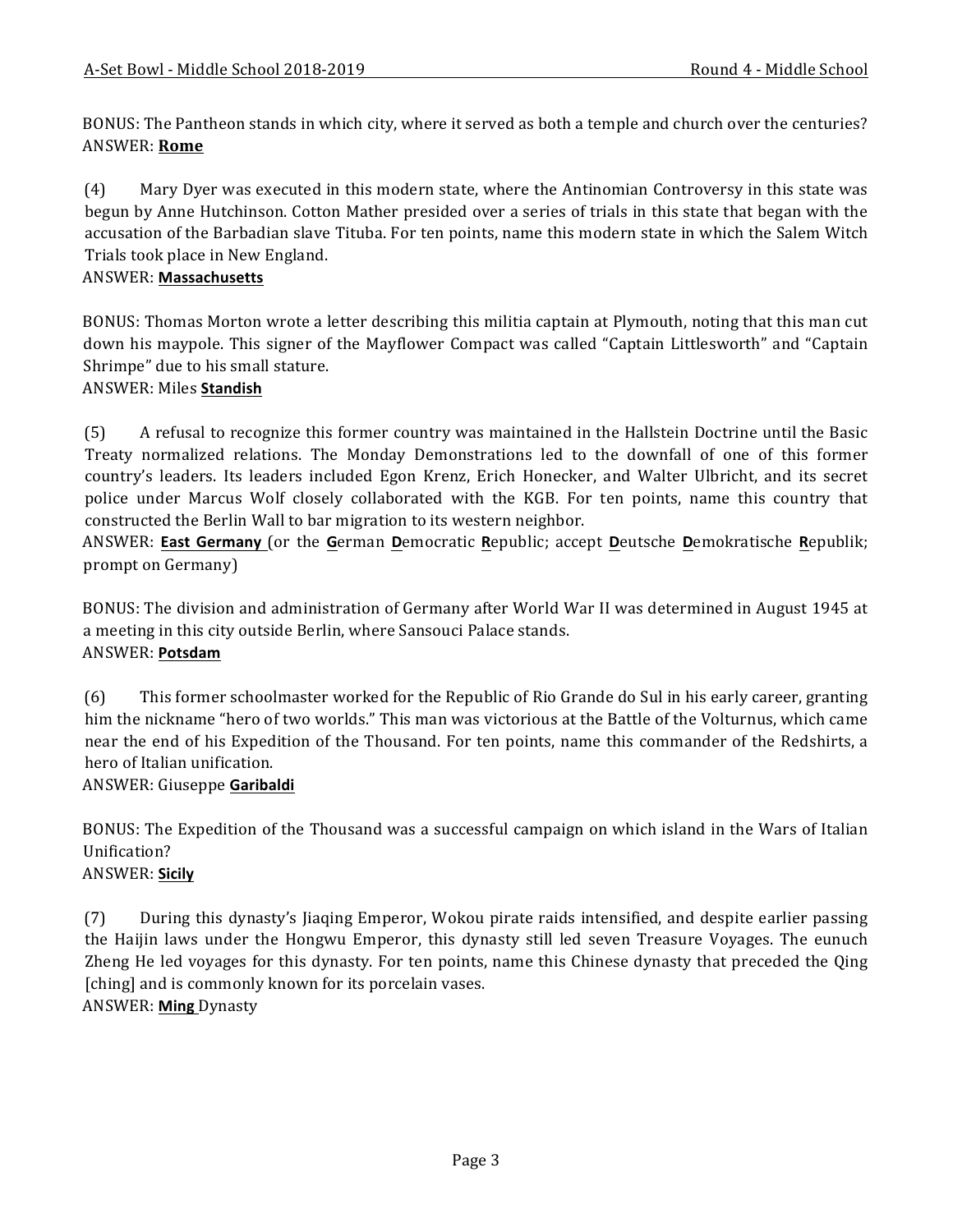BONUS: The Ming Dynasty was established in the wake of a rebellion named for turbans of this color, not to be confused with the earlier Yellow Turban Rebellion. ANSWER: **Red**

(8) One event in this city led to sentences that were later overturned by John Peter Altgeld. Albert Parsons and August Spies were convicted for their roles in a riot that took place in this city after labor unrest outside a McCormick factory near its Haymarket Square. This city's stockyards were depicted in Upton Sinclair's *The Jungle*. For ten points, name this Midwestern metropolis called "hog butcher of the world" by Illinois poet Carl Sandburg.

### ANSWER: **Chicago**

BONUS: The Willis Tower in Chicago, which was once the world's tallest building, was formerly named for which US department store chain, which recently narrowly avoided bankruptcy? ANSWER: **Sears**

# **Third Quarter**

The categories are ...

1. Conflict with Native Americans 2. Italian Military History 3. Canada

# **Conflict with Native Americans**

Name the...

(1) State where Andrew Jackson fought the Seminoles in the Everglades.

# ANSWER: **Florida**

(2) US army leader known for his namesake Last Stand at the Battle of the Little Bighorn.

# ANSWER: George Armstrong **Custer**

(3) Lakota Sioux leader at that battle, where he joined with Crazy Horse. He was killed by American police in 1890.

# ANSWER: **Sitting Bull** (or Thathanka Iyotake)

(4) Shawnee leader who allied with Britain during the War of 1812 and was killed at the Battle of the Thames.

# ANSWER: **Tecumseh**

(5) Religious movement promoted by Wovoka, which sought to bring peace through the spirits of the dead.

### **ANSWER: Ghost Dance movement**

(6) Ottawa chief who led a 1760s rebellion against the British, besieging Fort Detroit.

ANSWER: **Pontiac** (accept **Obwandiyag**)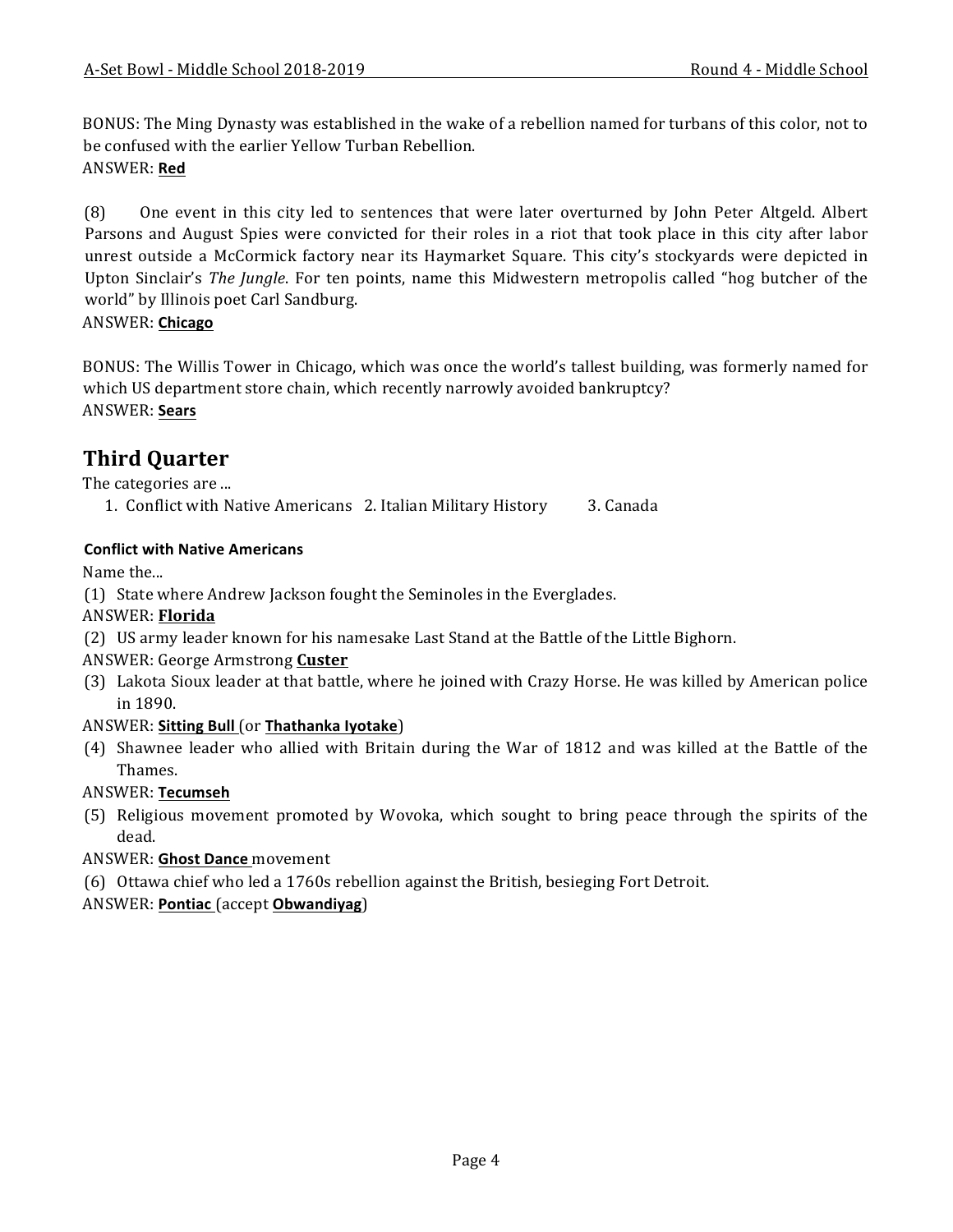### **Italian Military History**

Name the...

(1) City aided by Genoa and Venice in its war against Florence; it is home to a famously leaning tower. ANSWER: **Pisa**

(2) Artist who escaped to France with his Mona Lisa after the Battle of Marignano.

ANSWER: Leonardo da Vinci (accept either or both names)

(3) City whose arsenale (pr. ar-sen-AH-lay) produced numerous warships that dominated the Adriatic Sea. ANSWER: **Venice**

(4) City-state in Northern Italy led by Ludovico Sforza at the start of the Italian Wars.

ANSWER: **Milan**

(5) Foreign power who won the Battle of Lake Trasimene and Cannae in ancient times.

ANSWER: **Carthage**

(6) "Warrior Pope" who organized that League and ordered the painting of the Sistine Chapel. ANSWER: **Julius II** (prompt on Julius)

## **Canada**

Name the...

(1) Current Prime Minister, who protested Aung San Suu Kyi [chee]'s treatment of the Rohingya by revoking her honorary citizenship.

ANSWER: Justin Trudeau (prompt on Trudeau)

(2) Father of the current Prime Minister, who served two terms as Prime Minister himself.

ANSWER: Pierre Trudeau (prompt on Trudeau)

(3) Prime Minister who served until 2015, the first PM from the modern Conservative Party.

ANSWER: Stephen **Harper**

(4) Territory of Canada that was created to provide a homeland for the Inuit in the Arctic.

ANSWER: **Nunavut**

(5) City that hosted the 2010 Winter Olympics, the first to be held on the Pacific Coast of Canada.

ANSWER: **Vancouver**

(6) First Prime Minister of Canada.

ANSWER: John **Macdonald**

# **Fourth Quarter**

(1) In a film from this country, the title character is created by a clerk's typo; that film's score was composed by the composer of the Scythian Suite. Another composer from this country **dedicated a string quartet, which opens with a (+) DSCH motif, "to the victims of fascism and war;" that composer from this country also featured an "invasion" theme and a theme from his opera (\*)** Lady Macbeth of the Mtsensk District in his Leningrad Symphony. For ten points, name this home country of Sergei Prokofiev and Dmitri Shostakovich.

ANSWER: Soviet Union (or USSR or Union of Soviet Socialist Republics; accept CCCP or Soyuz Sovetskikh **Sotsialisticheskikh Respublik**; prompt on Russia)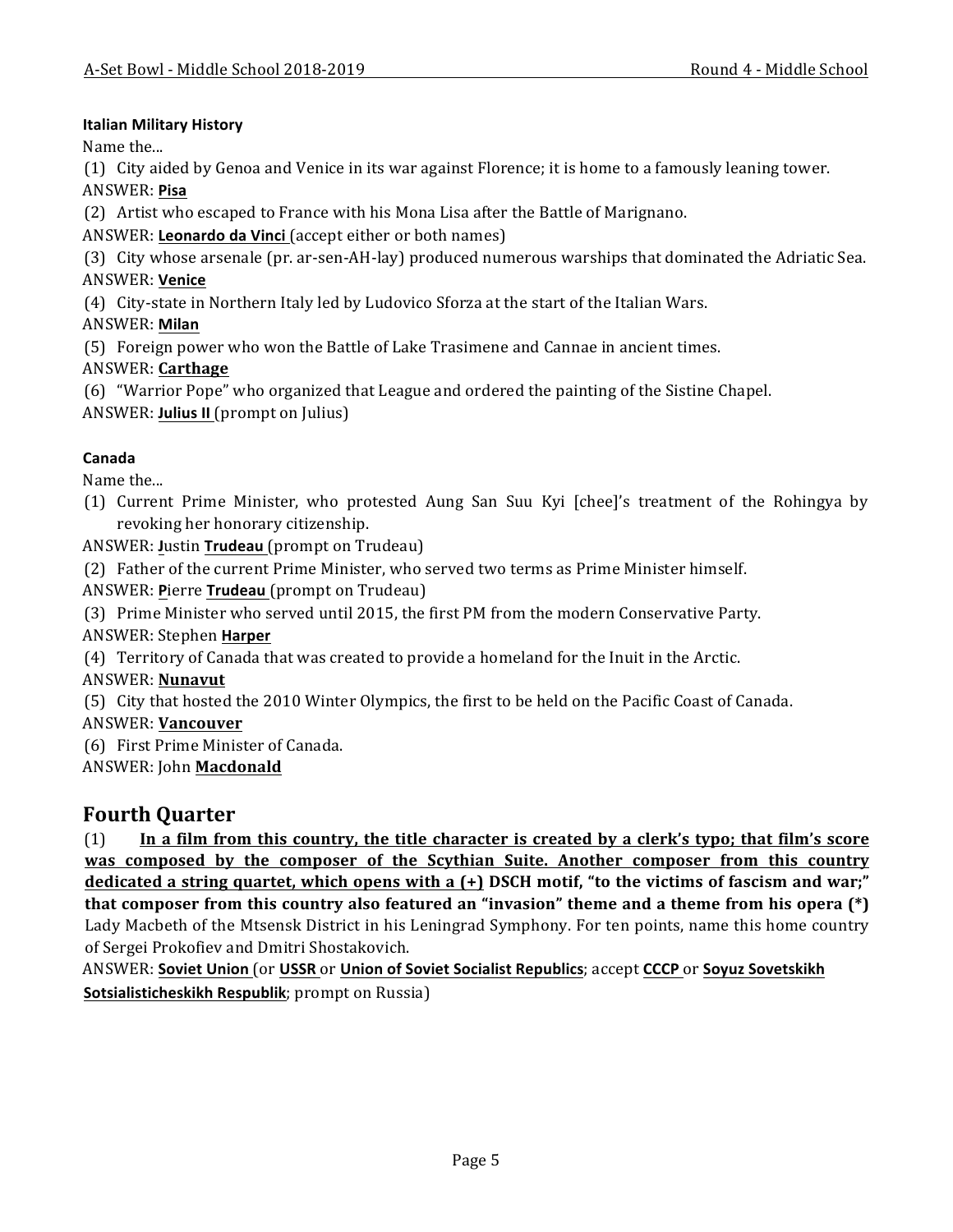(2) **A** traffic collision in the Jabalia Refugee Camp prompted a war largely planned by factions of **this group against another's nation's (+) government. In that war, Abu Jihad organized youth militias in areas dominated by Fatah. As leader of this organization, (\*)** Yasser Arafat signed the Oslo Accords, securing greater autonomy for the Gaza Strip. For ten points, name this militant nationalist organization that advocates for an Arab nation in what is now Israel.

ANSWER: **P**alestine **L**iberation **O**rganization

(3) **This man said of one of his political opponents "in your guts, you know he's nuts." This Democratic president was known for an aggressive speaking style known as (+) "the treatment" and he criticized the nuclear policy of his opponent, Barry Goldwater, with the (\*) "Daisy" ad. For ten** points, name this president who one year after taking the oath of office after an assassination defeated Barry Goldwater in a landslide in 1964.

ANSWER: **L**yndon Baines **Johnson** (or **LBJ**)

(4) Titus Oates invented a fictitious plot to kill one monarch with this name in the Popish Plot. **The Convention Parliament welcomed a king of this name, who began the English (+) Restoration. An earlier monarch of this name became the only English monarch to be** (\*) executed. For ten points, name this royal name, which will likely once again be used upon the death of Queen Elizabeth, when a Prince of Wales with this name is expected to take the throne. ANSWER: Charles (accept Charles I or Charles II)

(5) This politician issued a namesake Moratorium in an attempt to give Germany more time to **catch up on reparation payments. In another postwar role, this man organized Belgian food relief efforts.** The (+) Smoot-Hawley Tariff was signed by this man, who promised "a (\*) chicken in every pot" during his presidential campaign. As unemployment peaked, shantytowns became named for, for ten points, what president who led the US into the Great Depression? ANSWER: Herbert **Hoover**

(6) Cricketer John Thayer died during this event, but Milton Hershey didn't due to an urgent **need to attend to business affairs. This event, which Stanley Lord failed to respond to, is the subject of Thomas Hardy's poem "The (+)** Convergence of the Twain." The Carpathia led rescue efforts **during this event, in which (\*)** Molly Brown ordered Lifeboat 6 to look for survivors. For ten points, name this April 1912 maritime disaster involving an iceberg and an "unsinkable" ocean liner. ANSWER: sinking of the RMS Titanic

(7) **. John Hickenlooper, now a presidential candidate, served as mayor of this city from 2003-2011.** This city's football team finally won its first Super Bowl in 1998 under (+) John Elway, while a **hockey team that moved to this city took the name (\*)** "Avalanche" upon moving here. This city opened a new airport in 1995 with a roof that evokes the nearby Rockies. For ten points, name this city where Barack Obama held a 2008 rally in the capital of Colorado. ANSWER: **Denver**